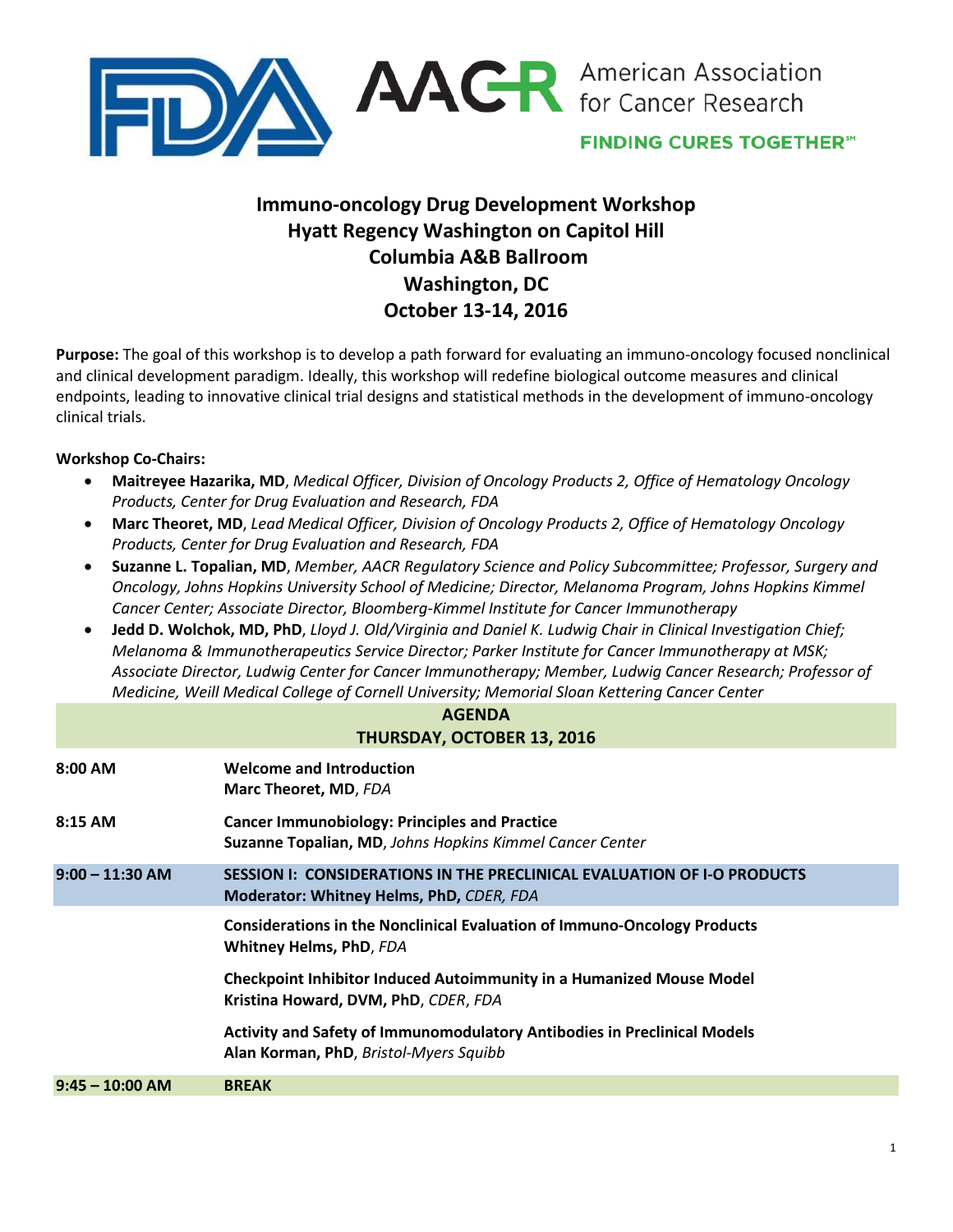|                    | Cancer Immunotherapy: Beyond NOAEL for First in Human Dose Selection<br>Rodney Prell, PhD, Genentech                                                                                                                                                             |
|--------------------|------------------------------------------------------------------------------------------------------------------------------------------------------------------------------------------------------------------------------------------------------------------|
|                    | <b>Nonclinical Safety Assessment for T-cell Therapies</b><br>Timothy MacLachlan, PhD, DABT, Novartis Institutes of Biomedical Research                                                                                                                           |
|                    | Development of a Vaccine Based Immunotherapy Regimen<br>David Clarke, PhD, DABT, Pfizer                                                                                                                                                                          |
| $11:00 - 11:30$ AM | PANEL DISCUSSION and AUDIENCE Q&A                                                                                                                                                                                                                                |
|                    | <b>SESSION I SPEAKERS AND THE FOLLOWING ADDITIONAL PANELISTS:</b><br>Danuta Herzyk, PhD, Merck Research Laboratories<br>$\bullet$<br>Janis Taube, MD, MSc, Johns Hopkins University School of Medicine<br>$\bullet$<br>Allen Wensky, PhD, CBER, FDA<br>$\bullet$ |
| $11:30 - 12:30$ PM | <b>LUNCH</b> (on your own)                                                                                                                                                                                                                                       |
| $12:30 - 2:30$ PM  | <b>SESSION IIA: CONSIDERATIONS FOR DOSE-FINDING</b><br>Moderator: Geoffrey Kim, MD, CDER, FDA                                                                                                                                                                    |
|                    | Introduction<br>Geoffrey Kim, MD, FDA                                                                                                                                                                                                                            |
|                    | Approaches to Dose-Finding for Immuno-Oncology Agents and Combinations<br>Eric Rubin, MD, Merck Research Laboratories                                                                                                                                            |
|                    | Challenges in IO-IO Combination Dose Finding: A Case Study of Ipilimumab/Nivolumab in<br><b>NSCLC</b><br>David Feltquate, MD, PhD, Bristol-Myers Squibb                                                                                                          |
|                    | <b>Randomized Dose-Escalation and Dose-Ranging Trial Designs</b><br>Mark Ratain, MD, The University of Chicago                                                                                                                                                   |
|                    | Regulatory Considerations - Optimizing Dose Selection for Immuno-Oncology Products<br>Hong Zhao, PhD, CDER, FDA                                                                                                                                                  |
| $2:00 - 2:30$ PM   | PANEL DISCUSSION and AUDIENCE Q&A                                                                                                                                                                                                                                |
|                    | <b>SESSION IIA SPEAKERS AND THE FOLLOWING ADDITIONAL PANELISTS:</b><br>Stephanie L. Goff, MD, National Cancer Institute, NIH<br>$\bullet$<br>Samir Khleif, MD, Georgia Cancer Center                                                                             |
| $2:30 - 2:45$ PM   | <b>BREAK</b>                                                                                                                                                                                                                                                     |
| $2:45 - 4:45$ PM   | <b>SESSION IIB: EVALUATION OF IMMUNE-MEDIATED ADVERSE EVENTS</b><br>Moderator: Jedd D. Wolchok, MD, PhD, Memorial Sloan Kettering Cancer Center                                                                                                                  |
|                    | Pathophysiology of Immune-Mediated Adverse Events<br>David Berman, MD, PhD, MedImmune                                                                                                                                                                            |
|                    | Adverse Events in Immuno-Oncology: Academic Perspective<br>Mario Sznol, MD, Yale University School of Medicine                                                                                                                                                   |
|                    | Unique Aspects of Immune-mediated Adverse Events: A Regulatory Perspective<br>Diko Kazandjian, MD, CDER, FDA                                                                                                                                                     |
|                    | <b>Complications of CAR T Therapy</b><br>David Porter, MD, University of Pennsylvania                                                                                                                                                                            |
|                    | <b>CAR T-cell Toxicities - A Regulatory Perspective</b><br>Ke Liu, MD, PhD, CBER, FDA                                                                                                                                                                            |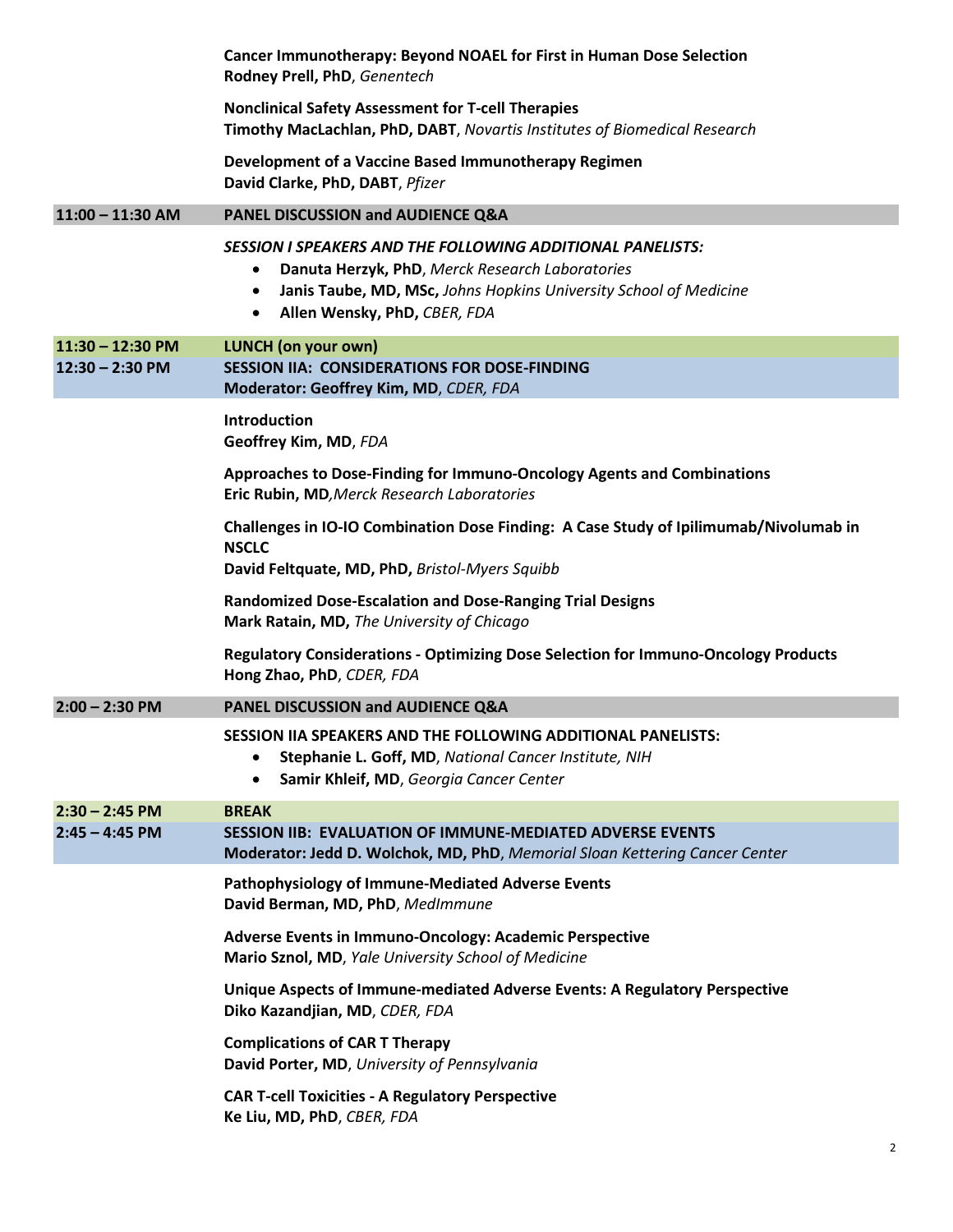|                          | A Global Picture of Immuno-Oncology Adverse Events<br>Elad Sharon, MD, MPH, CTEP, NIH                                                                                                                   |  |
|--------------------------|---------------------------------------------------------------------------------------------------------------------------------------------------------------------------------------------------------|--|
| $4:15 - 4:45$ PM         | PANEL DISCUSSION and AUDIENCE Q&A                                                                                                                                                                       |  |
| 4:45 PM                  | <b>DAY 1 SUMMARIZING REMARKS</b>                                                                                                                                                                        |  |
|                          | Jedd D. Wolchok, MD, PhD, Memorial Sloan Kettering Cancer Center                                                                                                                                        |  |
| 5:00 PM                  | <b>ADJOURN</b>                                                                                                                                                                                          |  |
|                          |                                                                                                                                                                                                         |  |
| FRIDAY, OCTOBER 14, 2016 |                                                                                                                                                                                                         |  |
| 8:00 AM                  | Introduction<br>Suzanne Topalian, MD, Johns Hopkins Kimmel Cancer Center                                                                                                                                |  |
| 8:15 AM                  | <b>Regulatory Pathways for Approval, Considerations for Alternate Endpoints</b><br>Maitreyee Hazarika, MD, FDA                                                                                          |  |
| 8:30 AM                  | <b>Challenges in Interpreting Results Based on Traditional Endpoints</b><br>Rajeshwari Sridhara, PhD, CDER, FDA                                                                                         |  |
| $9:00 - 11:15$ AM        | SESSION IIIA: ENDPOINTS FOR I-O PRODUCTS: CONSIDERATIONS FOR UNIQUE EFFICACY<br><b>BASED ON UNIQUE BIOLOGY OF CHECKPOINT INHIBITORS</b><br>Moderator: Renzo Canetta, MD, Bristol-Myers Squibb (Retired) |  |
|                          | <b>Traditional Endpoints, Introduction: An Historical Perspective</b><br>Renzo Canetta, MD, Bristol-Myers Squibb (Retired)                                                                              |  |
|                          | <b>Imaging Response Assessment with Immunotherapy</b><br>Lawrence Schwartz, MD, Columbia University                                                                                                     |  |
|                          | Tumor Measurement Based Endpoints: Lesson Learned from the RECIST Database Experience<br>Sumithra Mandrekar, PhD, Mayo Clinic, Mayo Clinic Cancer Center                                                |  |
|                          | <b>Immunotherapy Clinical Endpoints: Challenges and Opportunities</b><br>Axel Hoos, MD, PhD, GlaxoSmithKline Pharmaceuticals                                                                            |  |
| $10:00 - 10:15$ AM       | <b>BREAK</b>                                                                                                                                                                                            |  |
|                          | Estimating Survival Benefit in the Presence of Non-proportional and Complex Hazard<br><b>Functions</b>                                                                                                  |  |
|                          | Nicholas Latimer, PhD, University of Sheffield                                                                                                                                                          |  |
| $10:45 - 11:15$ AM       | PANEL DISCUSSION and AUDIENCE Q&A                                                                                                                                                                       |  |
|                          | <b>SESSION IIIA SPEAKERS AND THE FOLLOWING ADDITIONAL PANELIST:</b><br>Shenghui Tang, PhD, CDER, FDA<br>$\bullet$                                                                                       |  |
| $11:15 - 12:15$ PM       | LUNCH (on your own)                                                                                                                                                                                     |  |
| $12:15 - 2:45$ PM        | <b>SESSION IIIB: USE OF ALTERNATE EFFICACY ENDPOINTS WITH I-O PRODUCTS</b><br>Moderator: Marc Theoret, MD, FDA                                                                                          |  |
|                          | Modified Progression-free Survival as a Potential Surrogate for Survival in Immunotherapy<br><b>Trials</b>                                                                                              |  |
|                          | Srisha Mushti, PhD, CDER, FDA                                                                                                                                                                           |  |
|                          | Exploration of a Novel Intermediate Endpoint in Immunotherapy Clinical Studies<br>Xin Gao, PhD, CDER, FDA                                                                                               |  |